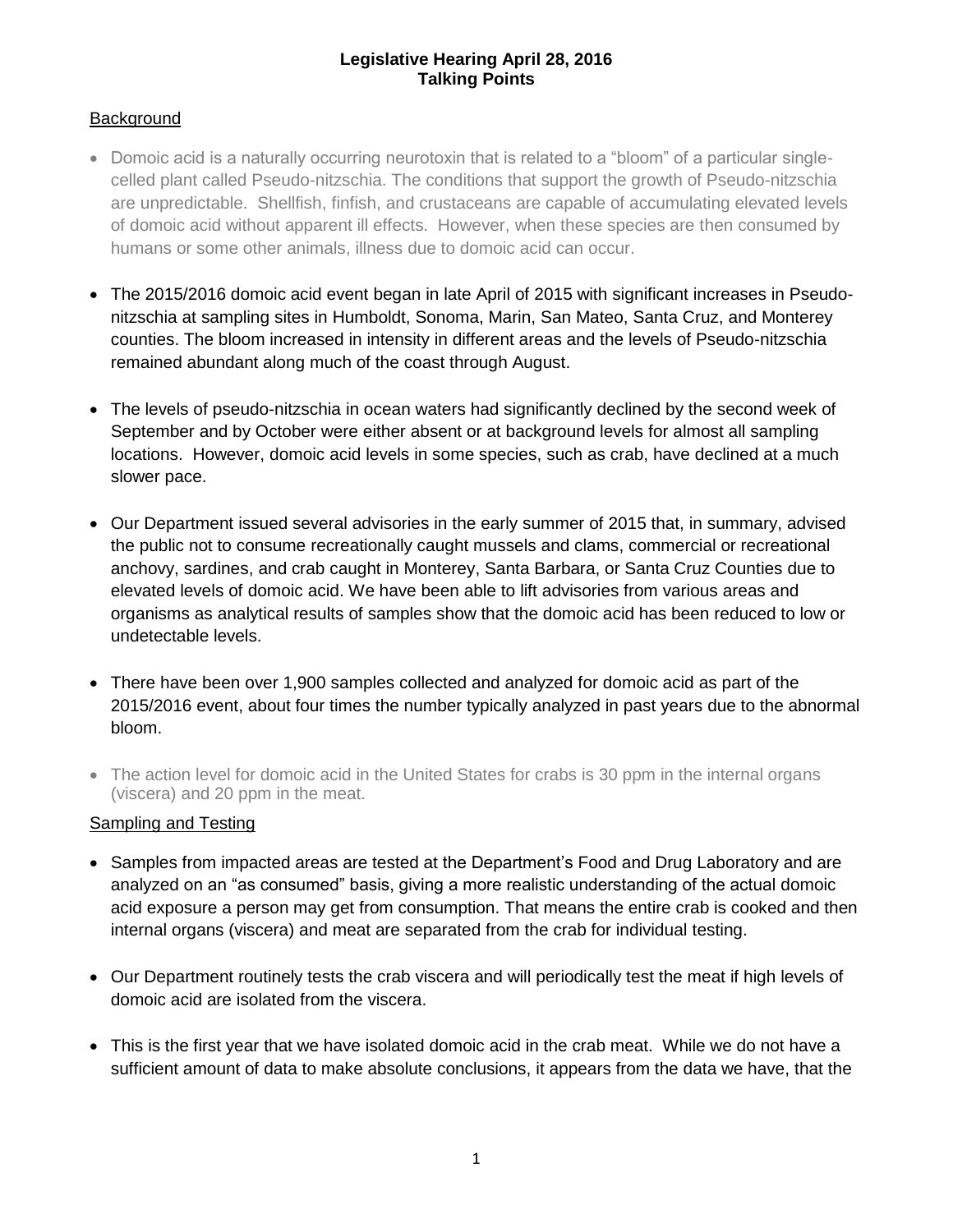crabs that have higher levels (80+ ppm) of domoic acid in the viscera, are more likely to have levels of domoic acid exceeding 20 ppm in the meat.

- Our Department has continued coordination with the Department of Fish and Wildlife, to obtain samples of Dungeness and rock crabs from impacted areas.
- Our Department will continue collecting samples on a weekly or bi-weekly basis based on the last set of tests for a particular area, until all areas are open or the season has closed. The data shows that extremely high levels are not likely to decrease in time periods of less than one week, so those areas will be sampled every two weeks until the levels are much closer to the action level.
- Our Department is continuing to test crabs from Mendocino County, Trinidad, Monterey and one area of the Channel Islands.
- Our Department does not continue to collect samples from areas that have been released from the advisory in absence of a current bloom in that geographic area. Ongoing monitoring for increased levels of Pseudo-nitzschia in coastal waters will provide an indication when additional species sampling needs to be increased.

### Reviewing our Process

- Throughout the 2015/2016 event, our Department has closely collaborated with our partners at CDFW, OEHHA, Fish and Game Commission (FGC), and the Ocean Protection Counsel (OPC). We have held weekly and bi-weekly calls to coordinate activities, share analytical data, and discuss sampling strategies. The entire process has been very collaborative and decision making has incorporated input from all of the regulatory agencies involved.
- In March of 2016, CDPH and CDFW engaged our counterparts in Oregon and Washington to review the 2015/2016 domoic acid event and cooperatively review how each state had handled the event within their jurisdiction. All three states are utilizing the same pre-season evaluation criteria, sample collection criteria, and reopening criteria. These meetings continue as we explore sample sizes, geographic distribution of samples, sampling frequency, and criteria for consideration of closure of a fishery. We have engaged national experts from the US Food and Drug Administration, Center for Food Safety and Applied Nutrition to provide input on these criteria and our respective protocols.
- Our Department is participating in a Harmful Algal Bloom Task Force along with CDFW, OEHHA, FGC, and OPC. I will defer to Valerie Termini to describe the collaborative activities occurring under this task force.
- In collaboration with OEHHA and CDFW, we plan to reach out to industry stakeholders in the coming months to recap the 2015/2016 event and look for creative solutions and alternatives to full closures during future domoic acid events.

#### Areas for Improvement

 We plan on refining the public information that is available related to domoic acid and domoic acid testing on our website. Our domoic acid webpage has received more than 85,000 views, with an average of 5 minutes spent at the site per view, since it was stood up on  $11/3/2015$ . It is the  $15<sup>th</sup>$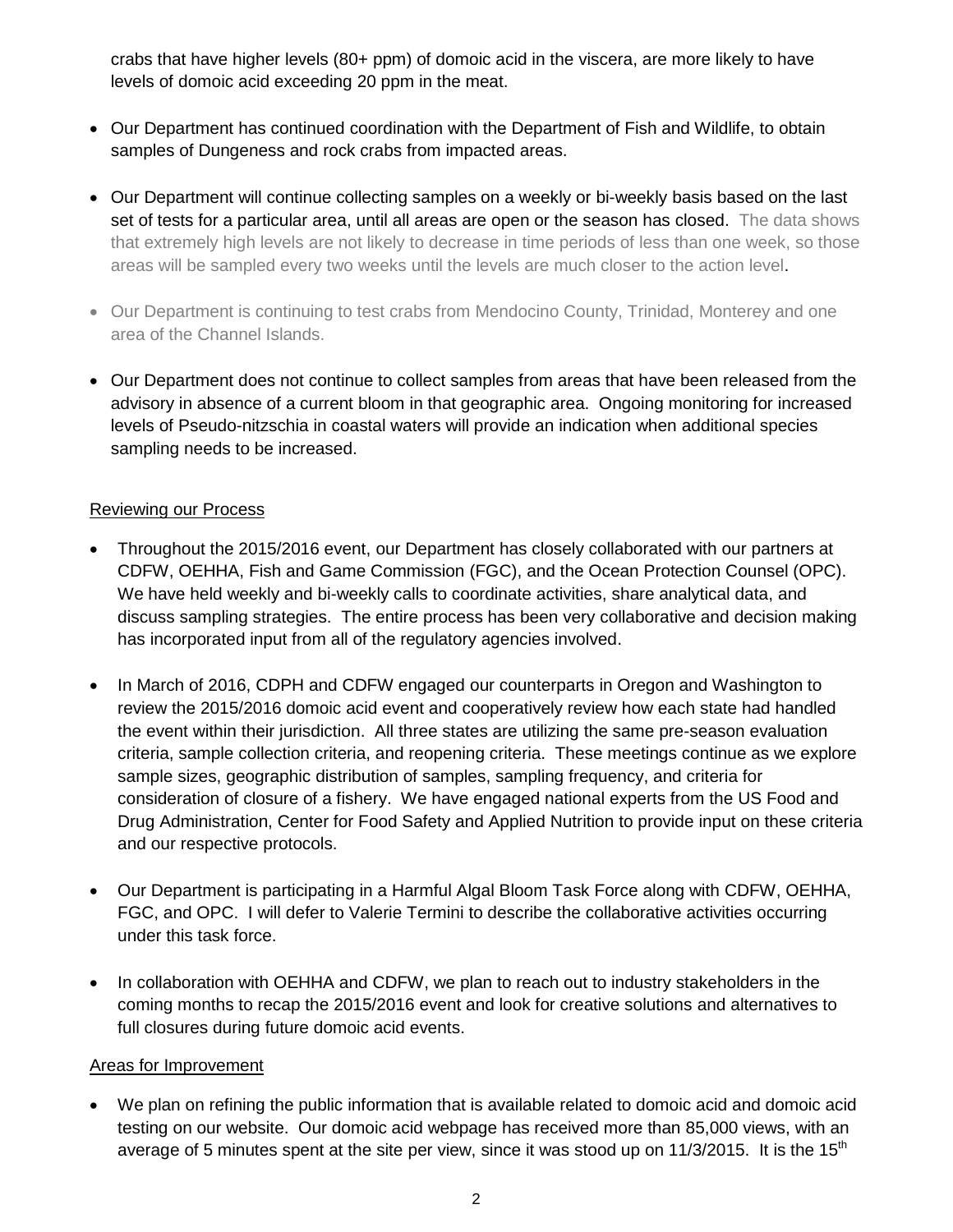most visited CDPH webpage. We will be updating our Frequently Asked Questions, providing links to additional resources, and evaluating how we present analytical data for future events.

- We are also continuing discussions with CDFW on other mechanisms we can utilize to collect future samples. It is important to ensure that we have confidence in the origin of the samples we receive so that we can rely on the analytical data from those samples to inform our decision making. Consideration on the use of monitors and contract vessels for collection of samples is one of the alternatives currently being discussed.
- In absence of the ability to utilize monitors and contract vessels to collect our own samples, we also need to determine how we can solicit cooperation from the industry in providing samples during domoic acid events. Our Department received great support from the Dungeness and rock crab industry this year, however the fishery was closed so there was no risk of additional regulatory action based on submission of samples. We did not receive this same support from the lobster and shrimp industries, likely due to fear that we might find elevated levels of domoic acid in those species, resulting in a similar closure for those fisheries.
- Thank you for your time and for the invitation to present at the hearing today. We realize that this event has had a significant impact on California's crab industry and want to reaffirm our commitment to continuing to work with our regulatory partners and industry members to provide best level of support and protection to California's food supply. We would be happy to answer any additional questions that you might have.